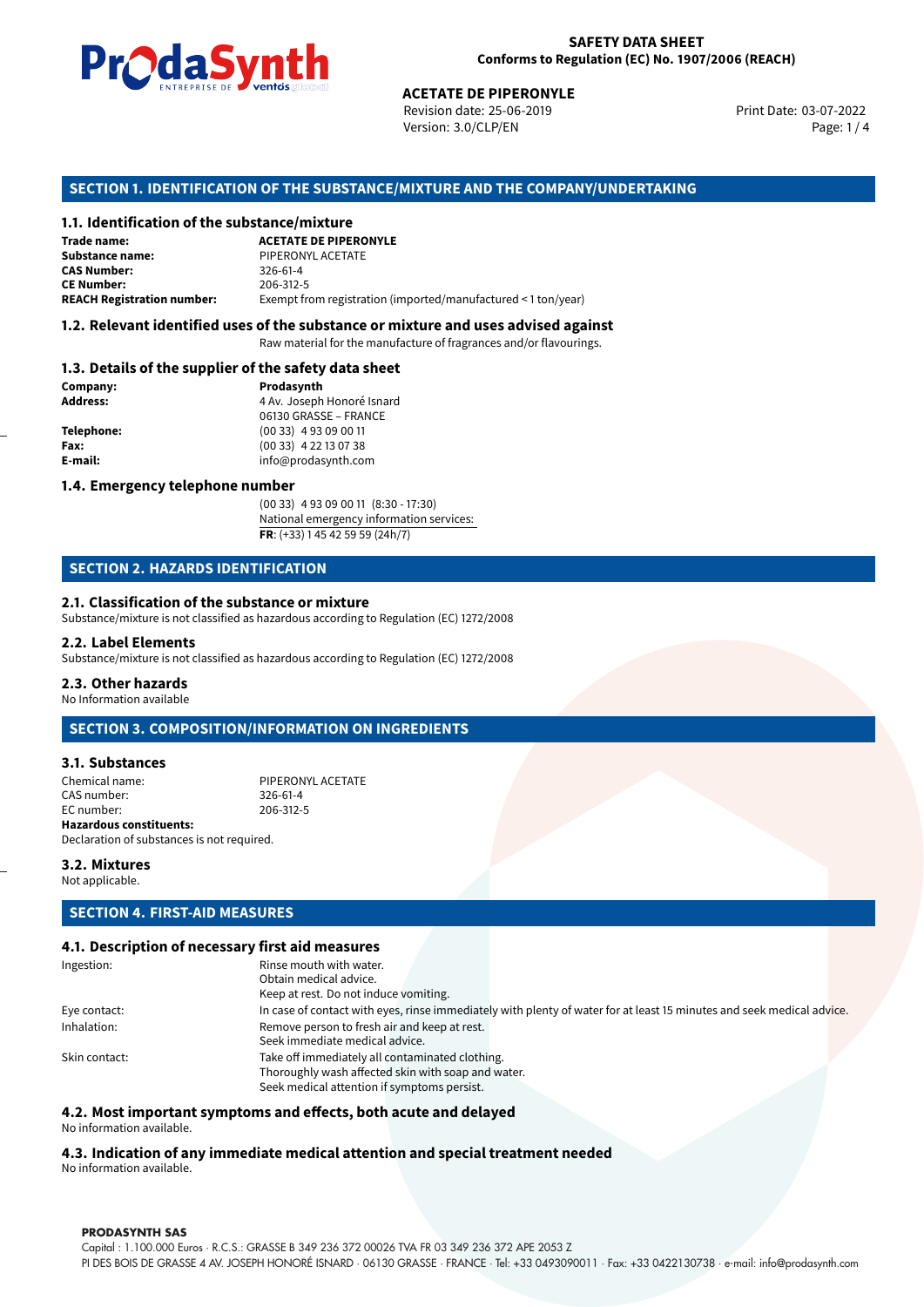

# **ACETATE DE PIPERONYLE**<br>
Revision date: 25-06-2019<br> **Print Date: 03-07-2022**

Revision date: 25-06-2019 Version: 3.0/CLP/EN Page: 2 / 4

### **SECTION 5. FIRE-FIGHTING MEASURES**

### **5.1. Extinguishing Media**

Water spray, carbon dioxide, dry chemical powder or appropriate foam. For safety reasons do not use full water jet.

### **5.2. Special hazards arising from the substance or mixture**

Known or Anticipated Hazardous Products of Combustion: Emits toxic fumes under fire conditions.

### **5.3. Advice for firefighters**

High temperatures can lead to high pressures inside closed containers. Avoid inhalation of vapors that are created. Use appropriate respiratory protection. Do not allow spillage of fire to be poured into drains or watercourses. Wear self-contained breathing apparatus and protective clothing.

### **SECTION 6. ACCIDENTAL RELEASE MEASURES**

### **6.1. Personal precautions, protective equipment and emergency procedures**

Evacuate surronding areas. Ensure adequate ventilation. Keep unnecessary and unprotected personnel from entering. Do not breathe vapor/spray. Avoid contact with skin and eyes. Information regarding personal protective measures: see section 8.

### **6.2. Environmental precautions**

To avoid possible contamination of the environment, do not discharge into any drains, surface waters or groundwaters.

### **6.3. Methods and materials for containment and cleaning up**

Cover with an inert, inorganic, non-combustible absorbent material (e.g. dry-lime, sand, soda ash). Place in covered containers using non-sparking tools and transport outdoors. Avoid open flames or sources of ignition (e.g. pilot lights on gas hot water heater). Ventilate area and wash spill site after material pickup is complete.

### **6.4. Reference to other sections**

Information regarding exposure controls, personal protection and disposal considerations can be found in sections 8 and 13.

### **SECTION 7. HANDLING AND STORAGE**

### **7.1. Precautions for safe handling**

Do not store or handle this material near food or drinking water. Do not smoke. Avoid contact with the eyes, skin and clothing. Wear protective clothing and use glasses. Observe the rules of safety and hygiene at work. Keep in the original container or an alternative made from a compatible material.

# **7.2. Conditions for safe storage, including any incompatibilities**

Store in tightly closed and preferably full containers in a cool, dry and ventilated area, protected from light. Keep away from sources of ignition (e.g. hot surfaces, sparks, flame and static discharges). Keep away from incompatible materials (see section 10).

### **7.3. Specific end use(s)**

No information available.

# **SECTION 8. EXPOSURE CONTROLS AND PERSONAL PROTECTION**

### **8.1. Control parameters**

Components with occupational exposure limits: None known.

### **8.2. Exposure controls**

| Appropriate engineering controls: | Measures should be taken to prevent materials from being splashed into the body.                                                            |  |  |
|-----------------------------------|---------------------------------------------------------------------------------------------------------------------------------------------|--|--|
|                                   | Provide adequate ventilation, according to the conditions of use. Use a mechanical exhaust if required.                                     |  |  |
| Eye/Face protection:              | Chemical safety goggles are recommended. Wash contaminated goggles before reuse.                                                            |  |  |
| Hand Protection:                  | Chemical-resistant gloves are recommended. Wash contaminated gloves before reuse.                                                           |  |  |
| Body protection:                  | Personal protective equipment for the body should be selected based on the task being performed and the risks                               |  |  |
|                                   | involved.                                                                                                                                   |  |  |
| <b>Respiratory Protection:</b>    | In case of insufficient ventilation, use suitable respiratory equipment.                                                                    |  |  |
| Environmental exposure controls:  | Emissions from ventilation or process equipment should be checked to ensure they comply with environmental<br>protection legislation.       |  |  |
|                                   | In some cases, filters or engineering modifications to the process equipment will be necessary to reduce emissions to<br>acceptable levels. |  |  |

#### **PRODASYNTH SAS**

Capital : 1.100.000 Euros · R.C.S.: GRASSE B 349 236 372 00026 TVA FR 03 349 236 372 APE 2053 Z PI DES BOIS DE GRASSE 4 AV. JOSEPH HONORÉ ISNARD · 06130 GRASSE · FRANCE · Tel: +33 0493090011 · Fax: +33 0422130738 · e-mail: info@prodasynth.com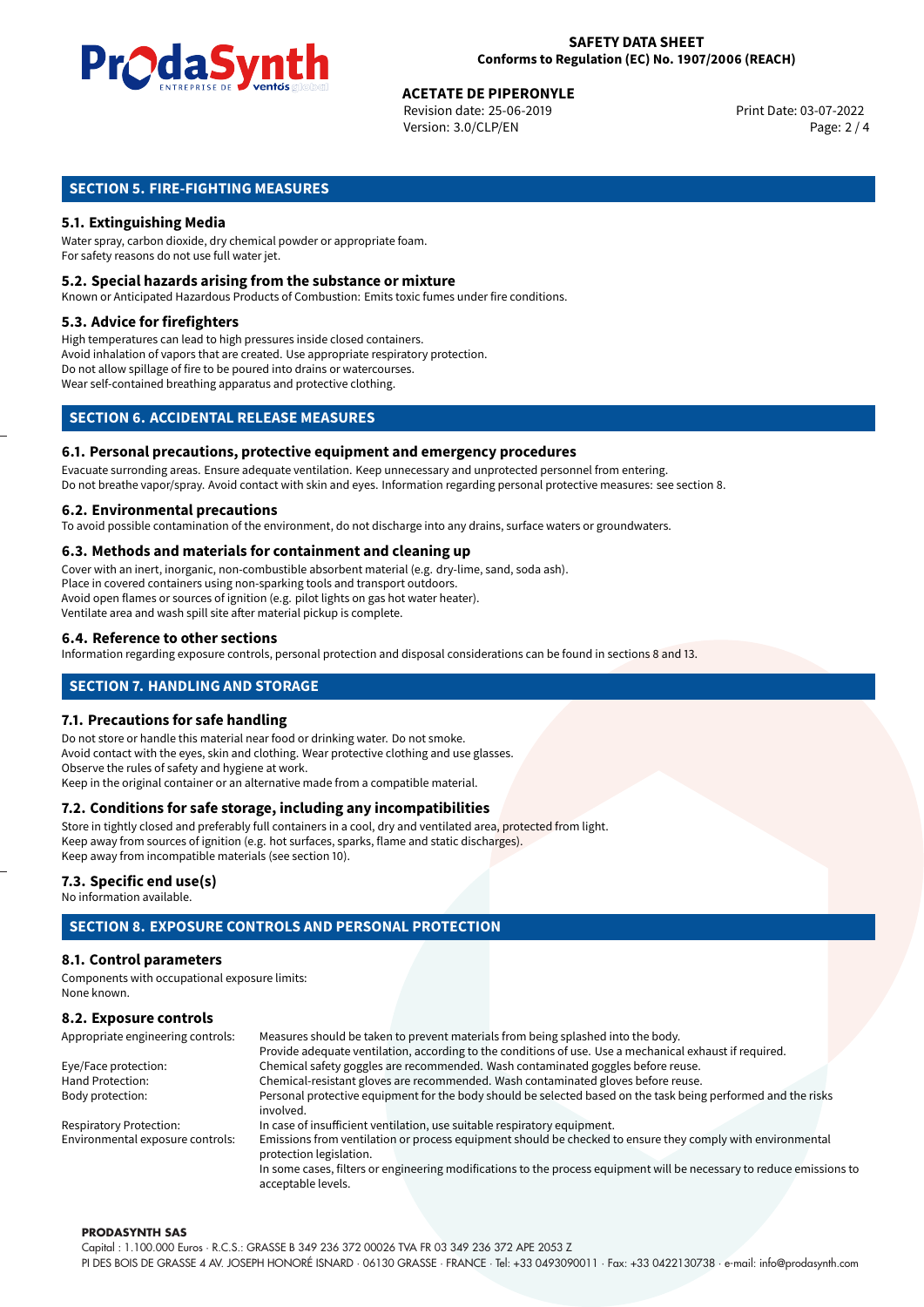

# **ACETATE DE PIPERONYLE**<br>
Revision date: 25-06-2019<br> **Print Date: 03-07-2022**

Revision date: 25-06-2019 Version: 3.0/CLP/EN Page: 3 / 4

## **SECTION 9. PHYSICAL AND CHEMICAL PROPERTIES**

### **9.1. Information on basic physical and chemical properties**

Appearance: Not determined Colour: Conforms to standard Odour: Conforms to standard Odour theshold: Not determined pH: Not determined Melting point/freezing point: Not determined Boling point/boiling range: 150-151°C Flash point: 111 °C Evaporation rate: Not determined Flammability: Not determined Lower flammability/Explosive limit: Not determined Upper flammability/Explosive limit: Not determined Vapour pressure: Vapour pressure: Not determined Vapour Density: Not determined Density: 1,233−1,241 g/mL (20°C)<br>Relative density: 1,233−1,241 (20°C) Relative density:<br>Water solubility: INSOLUBLE IN WATER; SOLUBLE IN ALCOHOL Solubility in other solvents: SOLUBLE IN ETHANOL Partition coefficient n-octanol/water: Not determined Auto-ignition temperature: Not determined Decomposition temperature: Not determined Viscosity, dynamic:  $\blacksquare$ Viscosity, kinematic: Not determined Explosive properties: Not determined Oxidising properties: Not determined

### **9.2. Additional information**

No information available.

### **SECTION 10. STABILITY AND REACTIVITY**

### **10.1. Reactivity**

No hazardous reactions if stored and handled as prescribed/indicated.

### **10.2. Chemical stability**

The product is stable if stored and handled as prescribed/indicated.

### **10.3. Possibility of hazardous reactions**

No hazardous reactions if stored and handled as prescribed/indicated.

### **10.4. Conditions to Avoid**

Conditions to Avoid: Excessive heat, flame or other ignition sources.

### **10.5. Incompatible materials**

Avoid contact with strong acids and bases and oxidizing agents.

### **10.6. Hazardous decomposition products**

During combustion may form carbon monoxide and unidentified organic compounds.

### **SECTION 11. TOXICOLOGICAL INFORMATION**

### **11.1. Information on toxicological effects**

| <b>Acute toxicity</b>                    | Based on the data available, the criteria for classification are not met. |
|------------------------------------------|---------------------------------------------------------------------------|
| <b>Skin corrosion/irritation</b>         | Based on the data available, the criteria for classification are not met. |
| Serious eye damage/irritation            | Based on the data available, the criteria for classification are not met. |
| <b>Respiratory or skin sensitisation</b> | Based on the data available, the criteria for classification are not met. |
| <b>Germ cell mutagenicity</b>            | Based on the data available, the criteria for classification are not met. |
| Carcinogenicity                          | Based on the data available, the criteria for classification are not met. |
| <b>Reproductive toxicity</b>             | Based on the data available, the criteria for classification are not met. |
| <b>STOT-single exposure</b>              | Based on the data available, the criteria for classification are not met. |
| <b>STOT-repeated exposure</b>            | Based on the data available, the criteria for classification are not met. |

#### **PRODASYNTH SAS**

Capital : 1.100.000 Euros · R.C.S.: GRASSE B 349 236 372 00026 TVA FR 03 349 236 372 APE 2053 Z

PI DES BOIS DE GRASSE 4 AV. JOSEPH HONORÉ ISNARD · 06130 GRASSE · FRANCE · Tel: +33 0493090011 · Fax: +33 0422130738 · e-mail: info@prodasynth.com